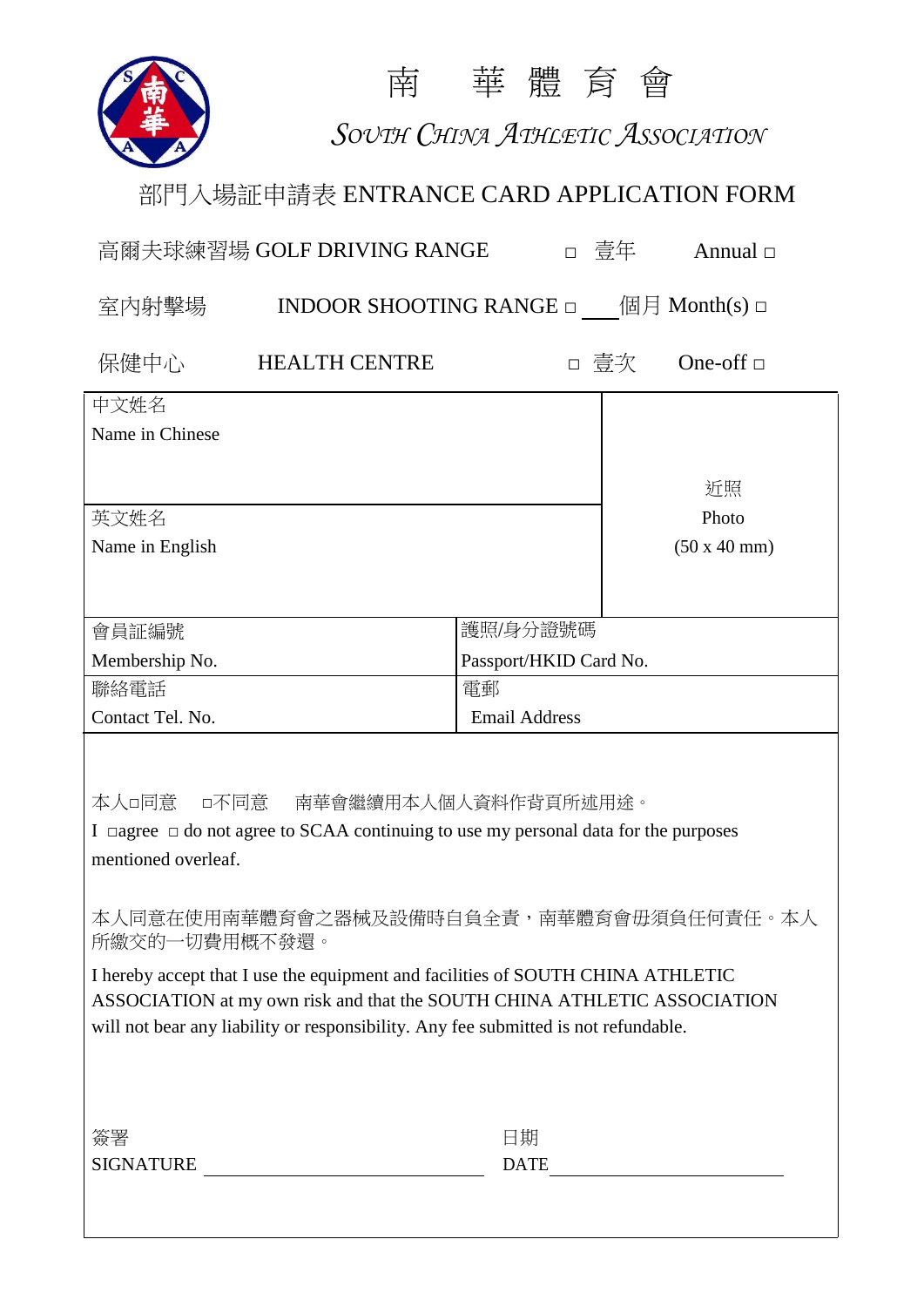| 以下衹供部門專用:                            | 以下衹供部門專用:                                                                                                                                                                                                                            | 以下衹供部門專用:                            |
|--------------------------------------|--------------------------------------------------------------------------------------------------------------------------------------------------------------------------------------------------------------------------------------|--------------------------------------|
| For SECTION use only:                | For SECTION use only:                                                                                                                                                                                                                | For SECTION use only:                |
| Card No.                             | Card No.                                                                                                                                                                                                                             | Card No.                             |
| Amount \$                            | Amount \$                                                                                                                                                                                                                            | Amount \$                            |
| Old Card No.                         | Old Card No.                                                                                                                                                                                                                         | Old Card No.                         |
| Payment: Cash□ Cheque□ Credit Card □ | Payment: Cash□ Cheque□ Credit Card □                                                                                                                                                                                                 | Payment: Cash□ Cheque□ Credit Card □ |
| Receipt No.                          | Receipt No.                                                                                                                                                                                                                          | Receipt No.                          |
| Expiry Date                          |                                                                                                                                                                                                                                      |                                      |
| Handled by                           | Handled by <b>Figure 1.1 Figure 1.1 Figure 1.1 Figure 1.1 Figure 1.1 Figure 1.1 Figure 1.1 Figure 1.1 Figure 1.1 Figure 1.1 Figure 1.1 Figure 1.1 Figure 1.1 Figure 1.1 Figure 1.1 Figure 1.1 Figure 1.1 Figure 1.1 Figure 1.1 F</b> | Handled by <b>Figure 1.1</b>         |
| Remarks:                             | Remarks:                                                                                                                                                                                                                             | Remarks:                             |
|                                      |                                                                                                                                                                                                                                      |                                      |

## 南華體育會**(**南華會**)**收集及使用個人資料說明

- 1. 收集及使用用途:
	- a. 你所提供之資料將會用作南華會處理入會/各康樂及體育活動報名申請之用。如你未能提供全部資料,可能會導致你的申 請被延誤或不被接納。
	- b. 南華會祇會在已取得 你的同意或無反對的情況下才使用 你的個人資料作為南華會及/或其合作年伴作推廣會籍及/或主辦各 項康樂及體育通訊、課程、講座、會議、活動、比賽等的宣傳/推廣用途。
- 2. 更新及停止使用個人資料:

如 你不願意讓南華會繼續使用 你的個人資料作上述 1b 項用途,及/或須查詢/更新 你的個人資料,請透過以下途徑通知南華會:

- 在本表格背頁內適當方格加上□;或
- 連同 你的姓名及會員證號碼電郵至 members@scaa.org.hk;或
- 在本會網頁 http://www.scaa.org.hk 下載並填寫 "更改/不接受使用個人資料通知"後
	- i. 電郵至 members@scaa.org.hk 或 info@scaa.org.hk;或
	- ii. 傳真至 2552 1213/2890 9304;或
	- iii. 郵寄至香港銅鑼灣加路連山道八十八號「南華體育會義務秘書收」

## **SOUTH CHINA ATHLETIC ASSOCIATION (SCAA) COLLECTION AND USE OF PERSONAL DATA STATEMENT**

- 1. Purposes of Collection and Use:
	- a. The personal data you provide(d) to SCAA is for use of the membership application/recreation and sports activities enrolment purposes. Failure to provide full information may result in the delay or decline of your application.
	- b. Your personal data will be used by SCAA and/or our partners only for promotion and/or marketing purposes of the membership campaign, sports promotion and/or marketing purposes of the membership campaign, sports and recreational newsletters, activities, courses, seminars, conferences, events, competitions, etc under your consent or an indication of no objection, you being the data subject.
- 2. Updating and Stop Using Your Personal Data:

If you do not wish SCAA to continue to use your personal data for the purposes mentioned in 1b. above, and/or would like to enquire about/update your personal data, please let us know via any one of the following ways:

- add □ in the appropriate box overleaf; or
- email to members@scaa.org.hk with your name and membership no.; or
- download and fill in the "UPDATE/DECLINE TO USE PERSONAL DATA" form at http://www.scaa.org.hk; and
	- i. email to members@scaa.org,hk or info@scaa.org.hk, or
	- ii. fax to 2882 1213/2890 9304, or
	- iii. mail to The Honorary General Secretary, South China Athletic Association, 88 Caroline Hill Road, Causeway Bay, Hong Kong.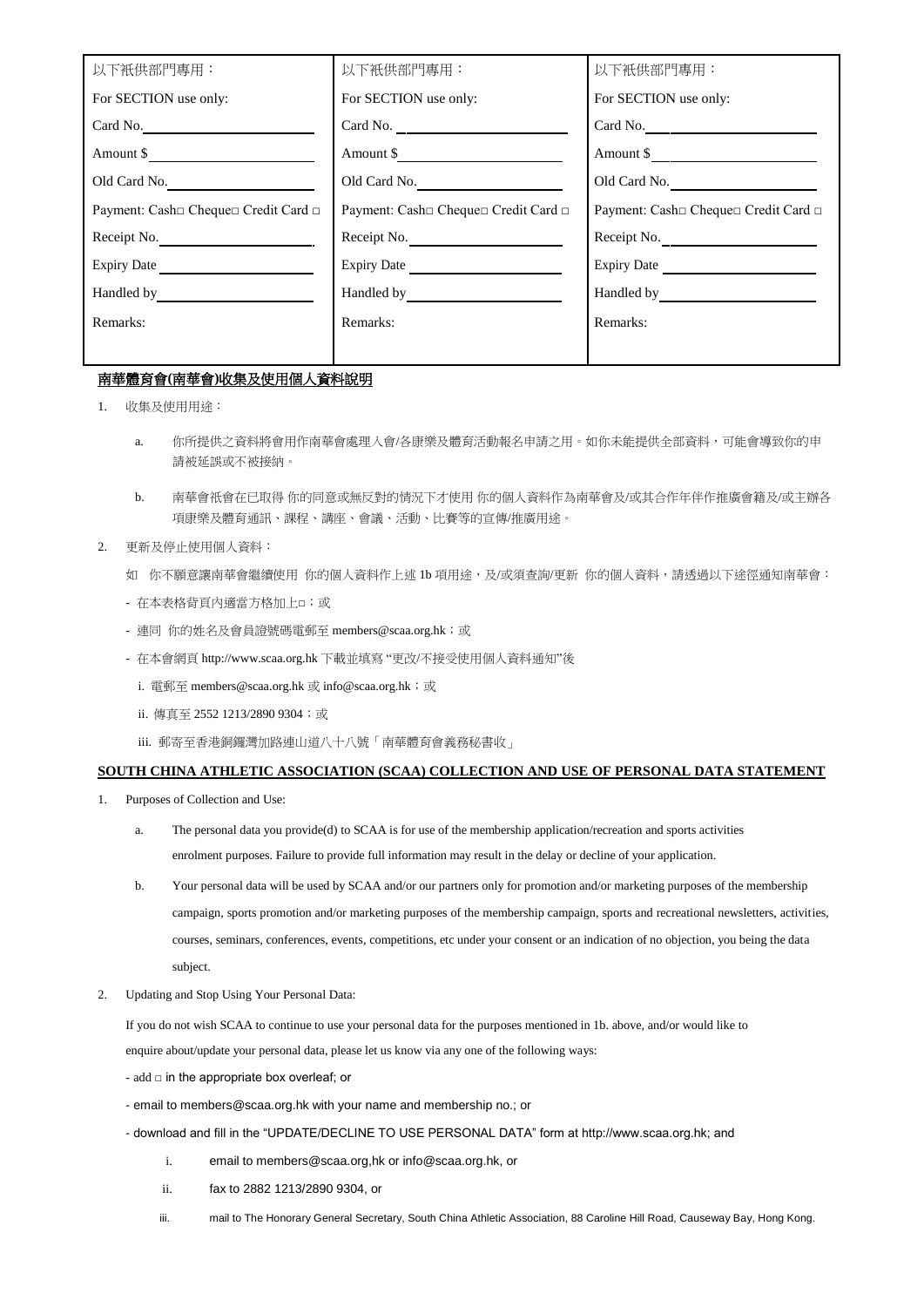所定下之規定:

- 1. 高爾夫球會員可為同來而非高爾夫球會員之親友購買當日之入場 劵,試用本場設施。
- 2. 男士在本場內嚴禁使用一號木桿

地下:女士可使用任何球桿

男士不可使用一號木桿

一樓:女士不可使用一號木桿

男士只可使用鐵桿

- 3. 當每段打球時間完成時,本場將鳴鐘一響(約5秒),立即將球道 轉讓予下一位會員。
- 4. 除打球者、本會職員及駐場教練外,其他人士嚴禁進入打球範圍 內。(即鐵欄內)
- 5. 請勿於非打球範圍試桿,以免造成危險。

| 簽署:    |  |
|--------|--|
| 會員証編號: |  |
| 日期:    |  |